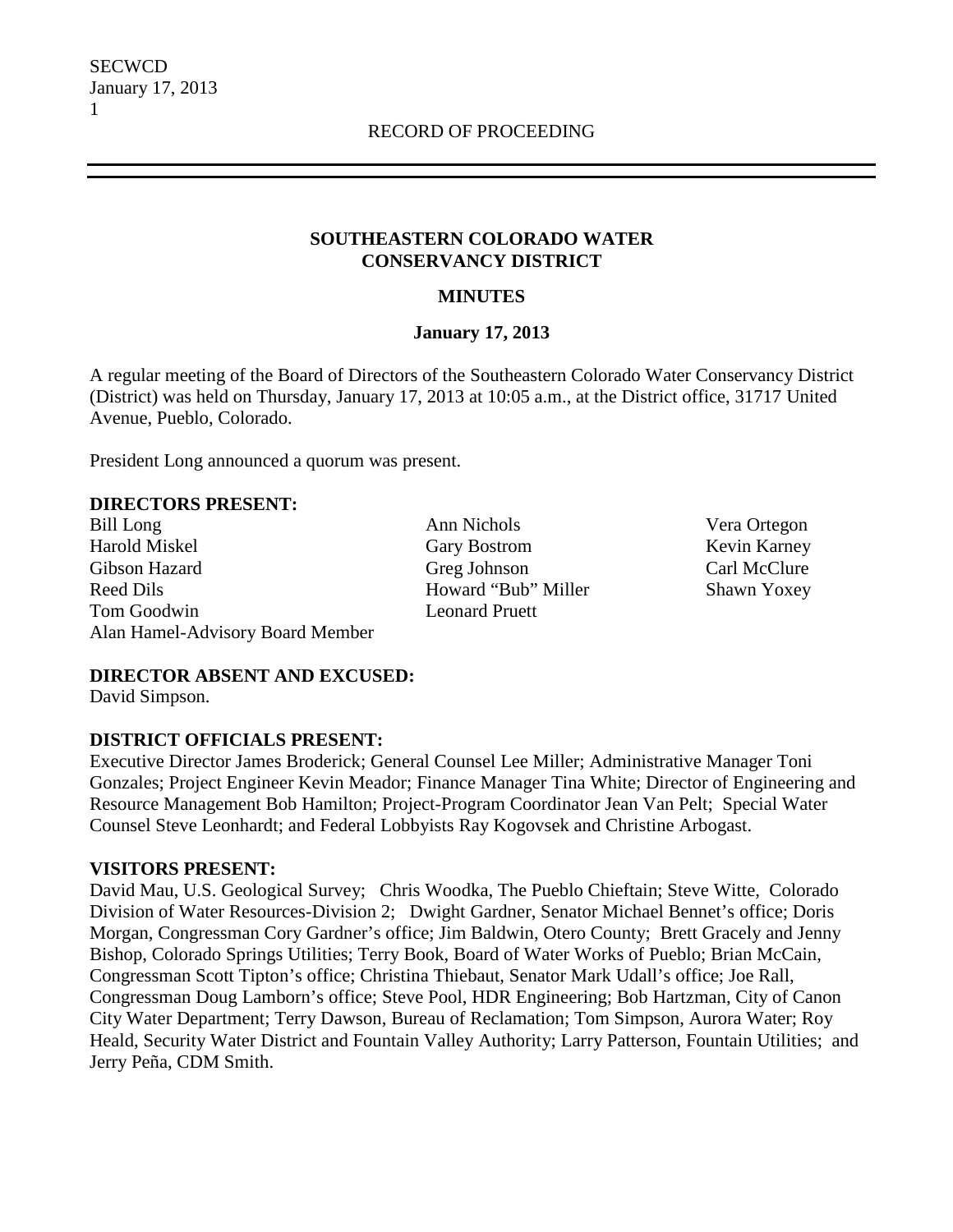#### **INTRODUCTION OF VISITORS:**

President Long welcomed the visitors to the meeting, and asked them to introduce themselves and identify the organization they represented.

#### **APPROVAL OF MINUTES:**

President Long asked if the members of the Board had received their copy of the minutes of the December 6, 2012 Board meeting, and if there were any corrections or additions. Hearing none, Mr. Hazard moved, seconded by Mrs. Ortegon, to approve the minutes. Motion unanimously carried.

#### **FINANCE COMMITTEE REPORT:**

Treasurer Ann Nichols reported the financial statements for November and December were posted to the Board website for review. Treasurer Nichols moved, seconded by Mr. Goodwin, for acceptance of the November and December 2012 financial statements and payment of the January 2013 bills. Motion unanimously carried.

#### **CONSENT ITEMS:**

None

#### **PRESENTATIONS:**

2013 BUDGET

Mr. Broderick thanked all the staff for the 2013 Adopted Budget, and Budget Officer Tina White for compiling all the data and organizing it into the final product.

Mrs. White presented a PowerPoint reviewing the following:

- More than "Just a Budget"
- Distinguished Budget Presentation Award
- Four Initiatives/Six Goals
- Key Sections
- County Information
- Featuring our Leadership
- Tax Calculations
- Strategic Plan
- Strategy
- Featuring More Information About What We Do
- With a Focus on Strategic Projects
- The Budget Document is a Key Communication Device
- Analysis
- Appendices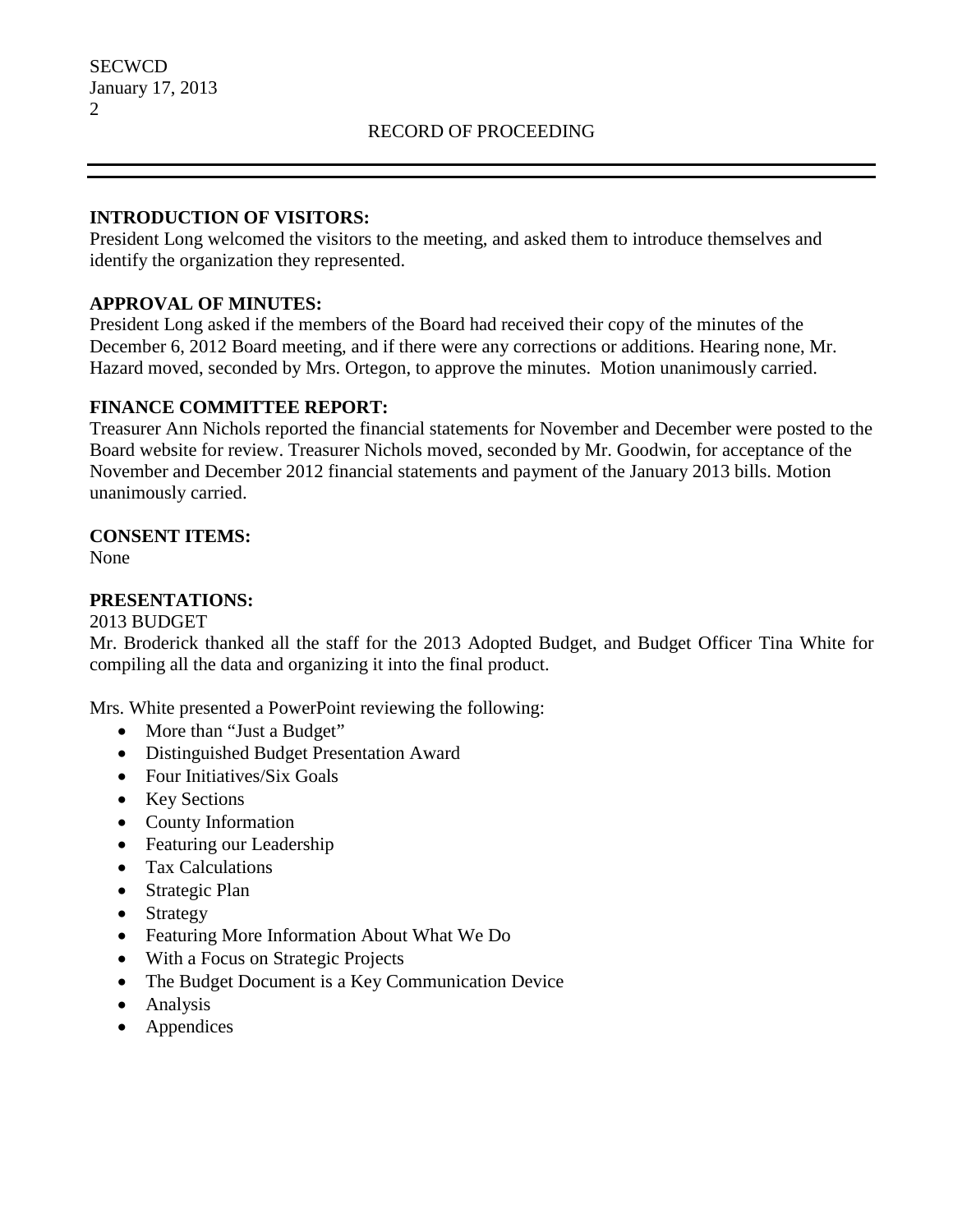# **ACTION ITEMS:**

# OPEN MEETING RESOLUTION

Mr. Broderick reported the Board approves a Resolution Relating to the Compliance by the Southeastern Colorado Water Conservancy District with the Colorado Open Meeting Law at the first Board meeting of the year.

A Resolution Relating to the Compliance by the Southeastern Colorado Water Conservancy District with the Colorado Open Meeting Law is required under Colorado Revised Statute §37-45-101 *et seq*. This resolution defines where the public notice of each meeting will be posted at least 24 hours prior to a meeting. After the approval of the resolution, notice will be sent to the County Clerk and Recorder of each of the nine counties within the District boundaries.

Mr. Howard Miller moved, seconded by Mr. Johnson, to adopt Resolution-No.2013-01D, A Resolution Relating to the Compliance by the Southeastern Colorado Water Conservancy District with the Colorado Open Meeting Law. Motion unanimously carried.

#### WATER COURT RÉSUMÉS

#### Security and Fountain Mutual Irrigation Company (Case No. 12CW99)

Bob Hamilton reported the application by Security Water District (Security) and Fountain Mutual Irrigation Company (FMIC) is for a Plan for Augmentation and Change of Water Rights on Fountain Creek. The Plan for Augmentation includes using Fryingpan-Arkansas Project water sewered return flows and water rights in the FMIC, the Lock Ditch, and the Chilcott Ditch, to augment three additional wells Security leases from Colorado Springs Utilities. In previous cases similar to this one, the District has participated to negotiate appropriate terms and conditions for the use of Fry-Ark Project water return flows in Security's Plans for Augmentation. In Case No. 09CW92, the District filed a Statement of Opposition and then promptly negotiated a stipulation once Security's counsel provided a proposed decree. The same course of action is appropriate here. Legal counsel has filed a Statement of Opposition in this case, subject to Board ratification.

Mr. Goodwin moved, seconded by Mr. Dils, the Board ratify staff and legal counsel's action of filing a Statement of Opposition in Water Division 2, Case No. 12CW99. Motion unanimously carried.

#### Board of Water Works of Pueblo (Case No 12CW102)

Mr. Hamilton reported Case No. 12CW102 is an application by the Board of Water Works of Pueblo, Colorado (BWWP) for change of a portion of the Hamp-Bell Ditch water rights to add Storage in Pueblo Reservoir as a decreed use of this portion of the Hamp-Bell Ditch water rights, as well as the decreed Commercial and Augmentation use.

The objectives of this Statement of Opposition are to:

• Assure proper terms and conditions for BWWP's use of Pueblo Reservoir, consistent with BWWP's contract for use within the District, and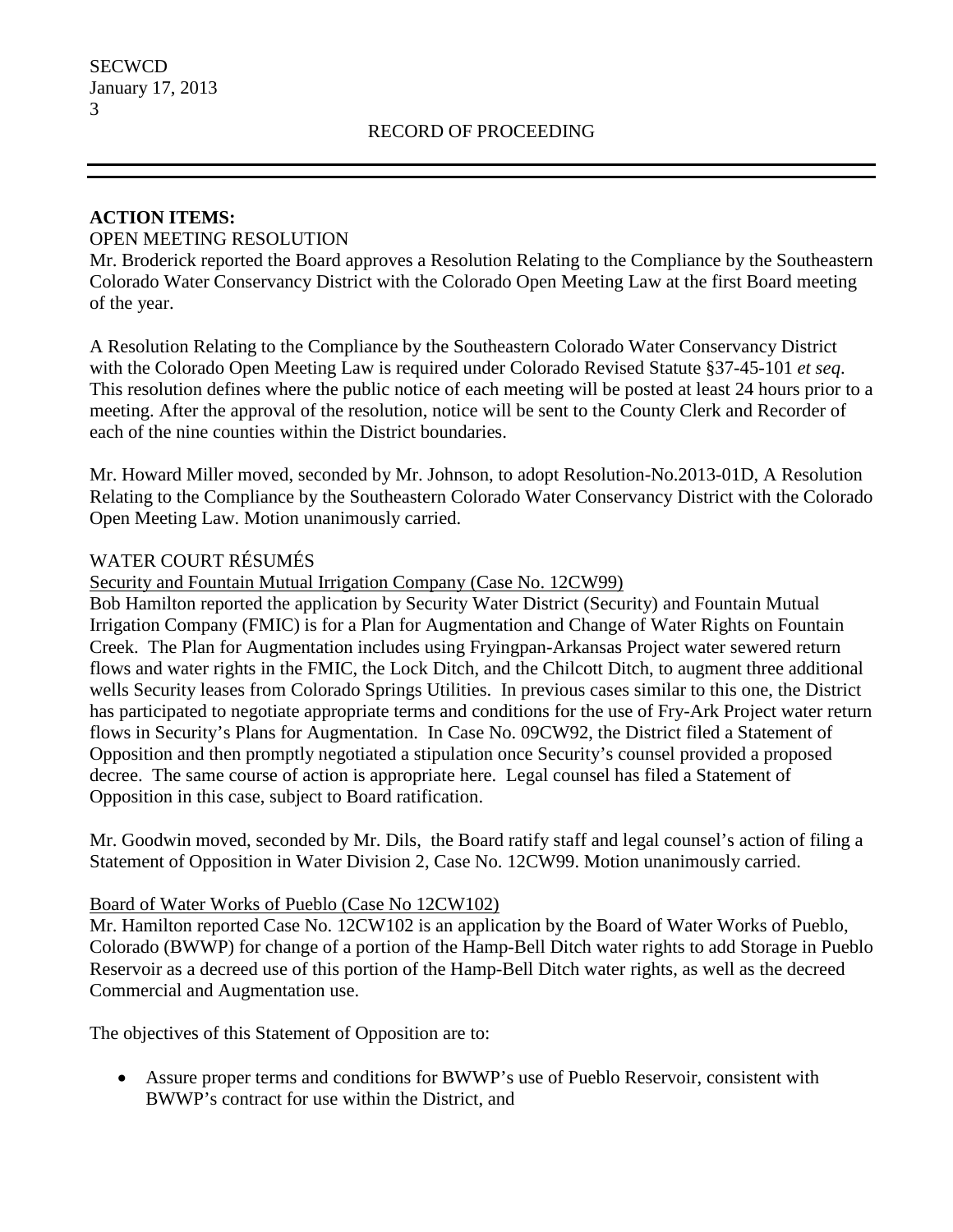• Assure proper terms and conditions for BWWP's participation in proposed Pueblo Reservoir Enlargement, consistent with the Enlargement Memorandum of Understanding and expected dismissal of Case 00CW138.

It is important for the District to participate in the resolution of Pueblo Reservoir issues in this case. Accordingly, legal counsel has filed a Statement of Opposition in this case, subject to Board ratification.

Mrs. Yoxey moved, seconded by Mr. McClure, the Board ratify staff and legal counsel's action of filing a Statement of Opposition in Water Division 2, Case No. 12CW102. Motion unanimously carried.

## STIPULATION WITH GRE II (Case No. 11CW117)

Steve Leonhardt reported GRE II, LP filed this application in Case No. 11CW117 (Water Division 5) in September 2011, and the District filed its Statement of Opposition in November 2011. The District's primary concern is preventing an expansion of use of the Red Mountain Ditch on Hunter Creek. The Red Mountain Ditch is senior to the District's Fry-Ark Project Collection System water rights on Hunter Creek, which requires a bypass of sufficient water to maintain legitimate Red Mountain Ditch diversions, in addition to instream flow on Hunter Creek as provided in the Project's authorizing legislation.

Special Water Counsel had several settlement discussions with GRE's attorneys in 2012 to discuss the District's concerns and comments on the proposed decree and engineering report. The District previously settled a similar change of Red Mountain Ditch rights in the Red Butte Ranch Case No. 05CW50 by negotiating acceptable terms, and was able to negotiate similarly protective terms in this case. The proposed decree only changes the small amount of the Red Mountain Ditch that is used in GRE's augmentation plan, and contains terms protecting Hunter Creek flows against any increased depletion from GRE's operations. The stipulation and proposed decree have strong provisions that these cases will not set any legal precedent for future Red Mountain Ditch change cases.

Mr. McClure moved, seconded by Mr. Pruett, to authorize legal counsel to execute a stipulation with GRE II stipulating to entry of a decree that is no less restrictive on GRE II and no less protective of the District's than that dated November 26, 2012. Motion unanimously carried.

## STIPULATION WITH LOWER ARKANSAS WATER MANAGEMENT ASSOCIATION (Case No. 02CW181, WATER DIVISION 2)

Lee Miller reported in July, Lower Arkansas Water Management Association (LAWMA) filed a Petition for Confirmation of Established Dry-Land Farming or Established Ground Cover on Specified Phase II Lands (Final Petition). The Final Petition asserted that dry-land farming or ground cover had been established and maintained on certain parcels that were subject to the revegetation requirements of the Decree in Case No. 02CW181. The Final Petition raised two primary issues:

- Different interpretations of the provision in the Decree allowing the Court to determine when revegetation has been completed
- Disagree about when dry-land farming is established and maintained.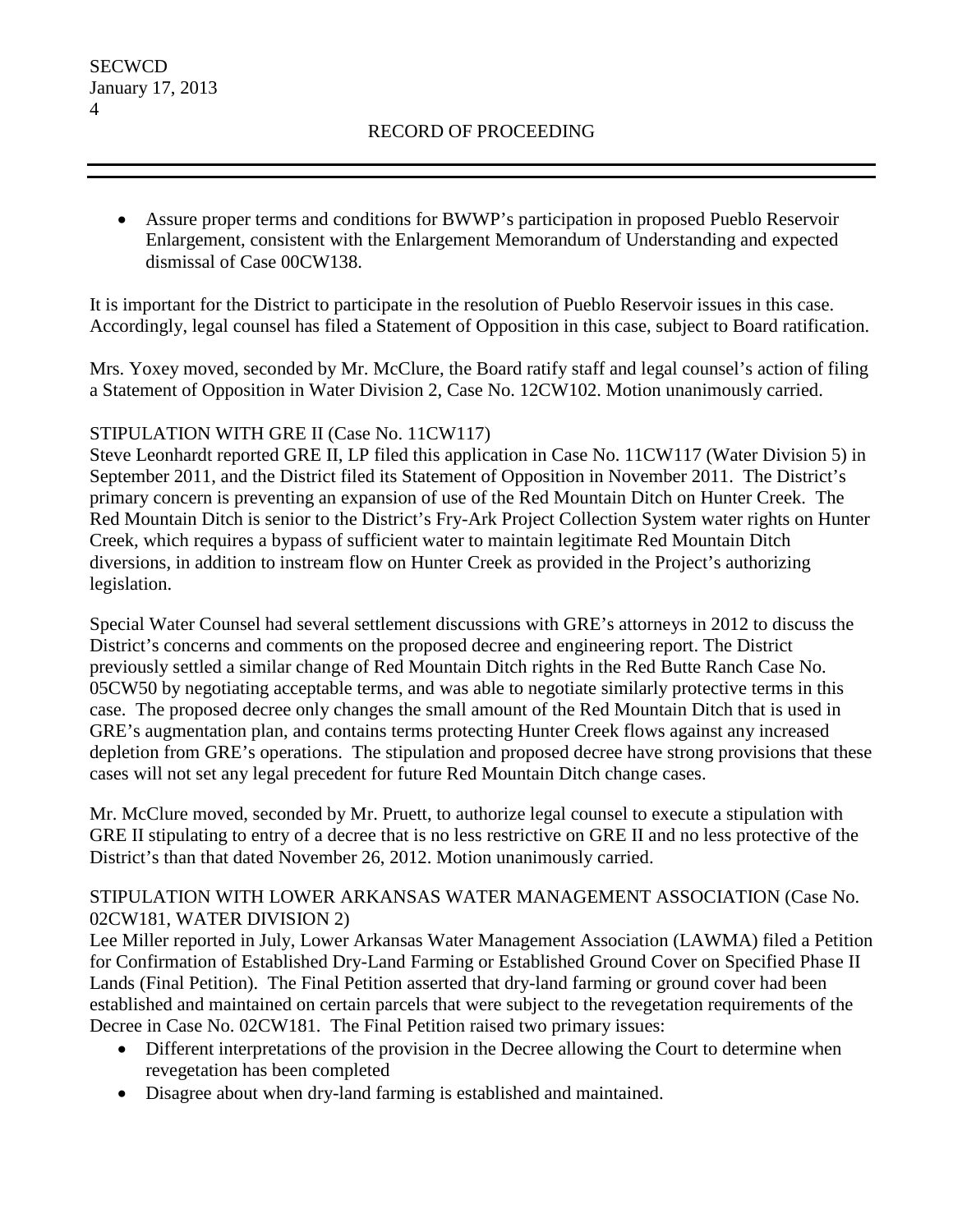On December 1, 2012, LAWMA filed its 2012 Revegetation Status Report. The Revegetation Status Report uses the same standards to determine when dry-land farming is established and maintained that both the District and Bent County found objectionable in LAWMA's final petition. Accordingly, Bent County has asked the District to work with them in objecting to LAWMA's Revegetation Status Report.

If the Board authorizes execution of the proposed stipulation, then the stipulation will resolve the procedural issues. The appropriate venue to dispute when dry-land farming is established and maintained is by filing a response to LAWMA's Revegetation Status Report. Responses to LAWMA's Revegetation Status Report are due on January 15, 2013. The Court, with LAWMA's consent, granted the District an extension of this deadline so that special water counsel can discuss this issue with the Board prior to filing a substantive response.

If the Board decides to join Bent County in objecting to LAWMA's definition of when dry-land farming is established and maintained, Bent County and the District will need to hire an expert to provide testimony as to the appropriate standard for determining when dry-land farming is established and maintained. Bent County has spoken with Verlin Hopkins. Mr. Hopkins' proposed scope of work and budget were provided to the Board. It is likely that should the District and/or Bent County file an objection to LAWMA's Revegetation Status Report, the judge would hold a hearing to determine when dry-land farming is established and maintained. LAWMA is aware that the District and Bent County have a different opinion as to how to determine whether dry-land farming has been established and maintained. LAWMA has requested a meeting with Southeastern and Bent County to discuss this issue. Mr. Hopkins' proposed budget may need to be revised if we are unable to reach an agreed upon standard for determining when dry-land farming has been established and maintained

Mr. McClure moved, seconded by Mr. Hazard, the Board authorize special water counsel to: (1) execute a stipulation with LAWMA in Case No. 02CW181, consistent with the stipulation, which resolves procedural issues regarding revegetation disputes; and (2) file a response to LAWMA's 2012 Revegetation Status Report objecting to LAWMA's standard for determining that dry-land farming has been established and maintained. Motion unanimously carried.

# **MONTHLY REPORTS:**

## U.S. BUREAU OF RECLAMATION REPORT

Terry Dawson provided a PowerPoint presentation reviewing the following:

- As of January 15, there were 168,885 acre-feet stored in Pueblo Reservoir; 129,046 acre-feet of Project water; 25,046 acre-feet of Excess Capacity water; 12,801 acre-feet of Winter water.
- There is currently 127,903 acre-feet of Project space in Pueblo Reservoir and 55,073 acre-feet of space in Turquoise and Twin Lakes Reservoirs
- Project Reservoirs: Turquoise 50%; Twin Lakes 80%; Pueblo 87%
- West Slope Snowpack: 43%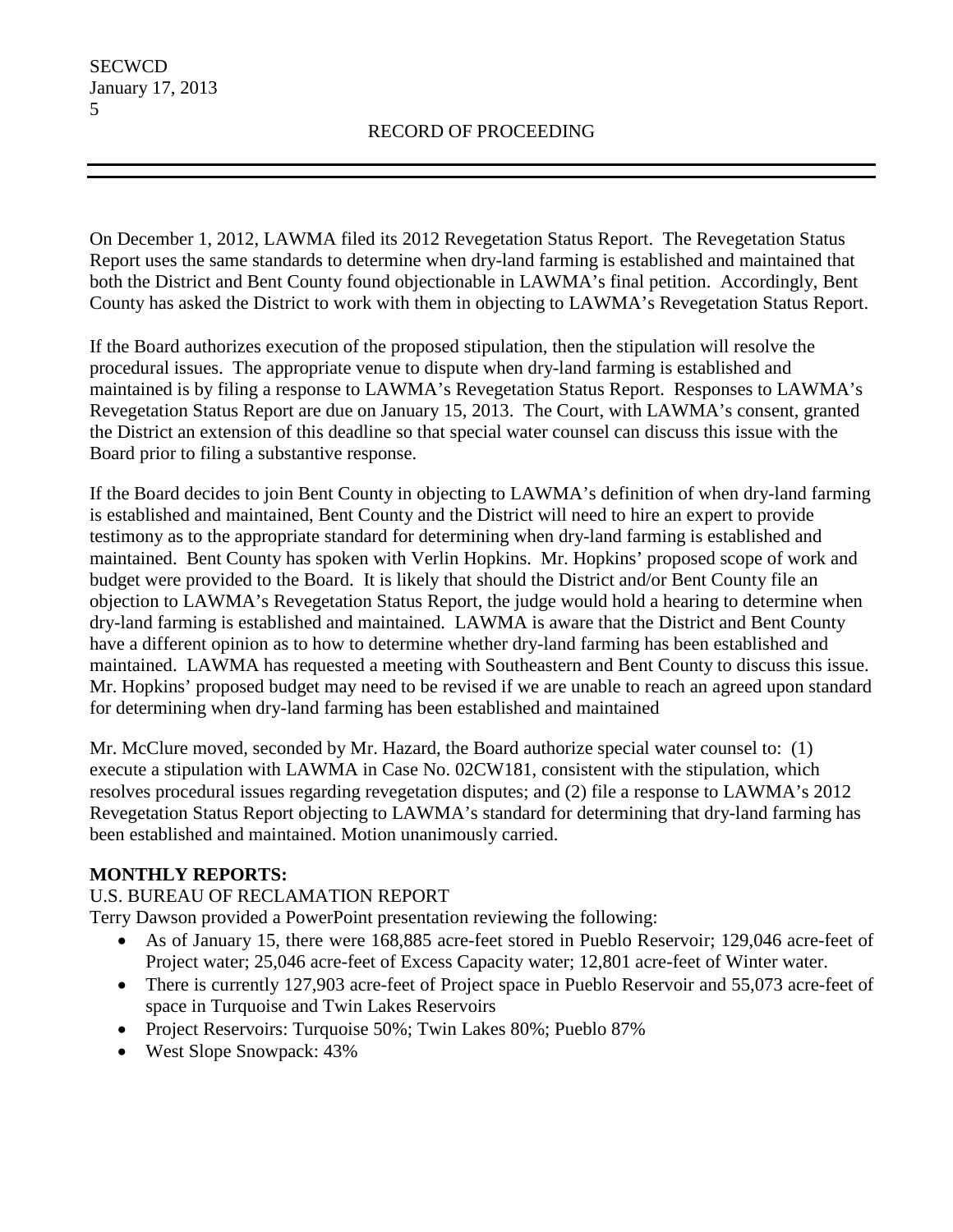#### DIVISION ENGINEER'S REPORT

Mr. Witte reviewed the following:

- River and Reservoir Reports
	- o River Call is:<br>(1)  $3/1/1910$
	- **Winter Water Storage Program** (2) 1/29/1885 Buffalo

<http://www.dwr.state.co.us/div2/aras/arascal.asp>

- Current River/Res. Operations
	- o Winter Water Storage Program
		- (a) Recent inflows to Pueblo have averaged around 200 cfs, however, there has been significant fluctuation in computed inflow due to ice detention.
		- (b) The total release target below Pueblo Reservoir of 75 cfs was increased to 100 cfs on January 2, 2013 as a result of an approved operational change to deliver a greater percentage of Pueblo Reservoir inflow to Meredith Reservoir for storage as Winter Water (Holbrook, Ft. Lyon, and Las Animas Consolidated) and concurrently increasing the flow through the City of Pueblo above the IGA threshold to permit exchanges from Fountain Creek into Pueblo Reservoir. This decision was informed by the stipulation which obligates Colorado Springs to cooperate in balancing the Winter Water Storage Program, if necessary.
		- (c) Although it was possible to balance the entitlements of the various interests as of January 15, this practice may be reversed following further discussion by the IGA members, thus causing the flows through the City of Pueblo to fall to the previous target level of 75 cfs.
		- (d) From a concern that the balance of Winter Storage is too heavily weighted in downstream vessels an agreement has been reached to deliver water to Holbrook Reservoir which is to be credited as storage for the Fort Lyon Canal.
		- (e) Overall storage under the Winter Water Storage Program to date is 34,000 af which is about half of that stored at this time last year and about equal to that stored at this time in 2003 following the drought of 2002.
- Compact Storage in John Martin Reservoir is only 2,583 af and like storage under the Winter Water Storage Program is about half that of last year at this time and one third of the 1950-1975 average.

<http://www.dwr.state.co.us/div2/jmas/jmascal.asp>

- Water Supply Conditions
	- o Classification of Annual Water Supply 1950-2012
	- o Current Snow Water Equivalent Comparisons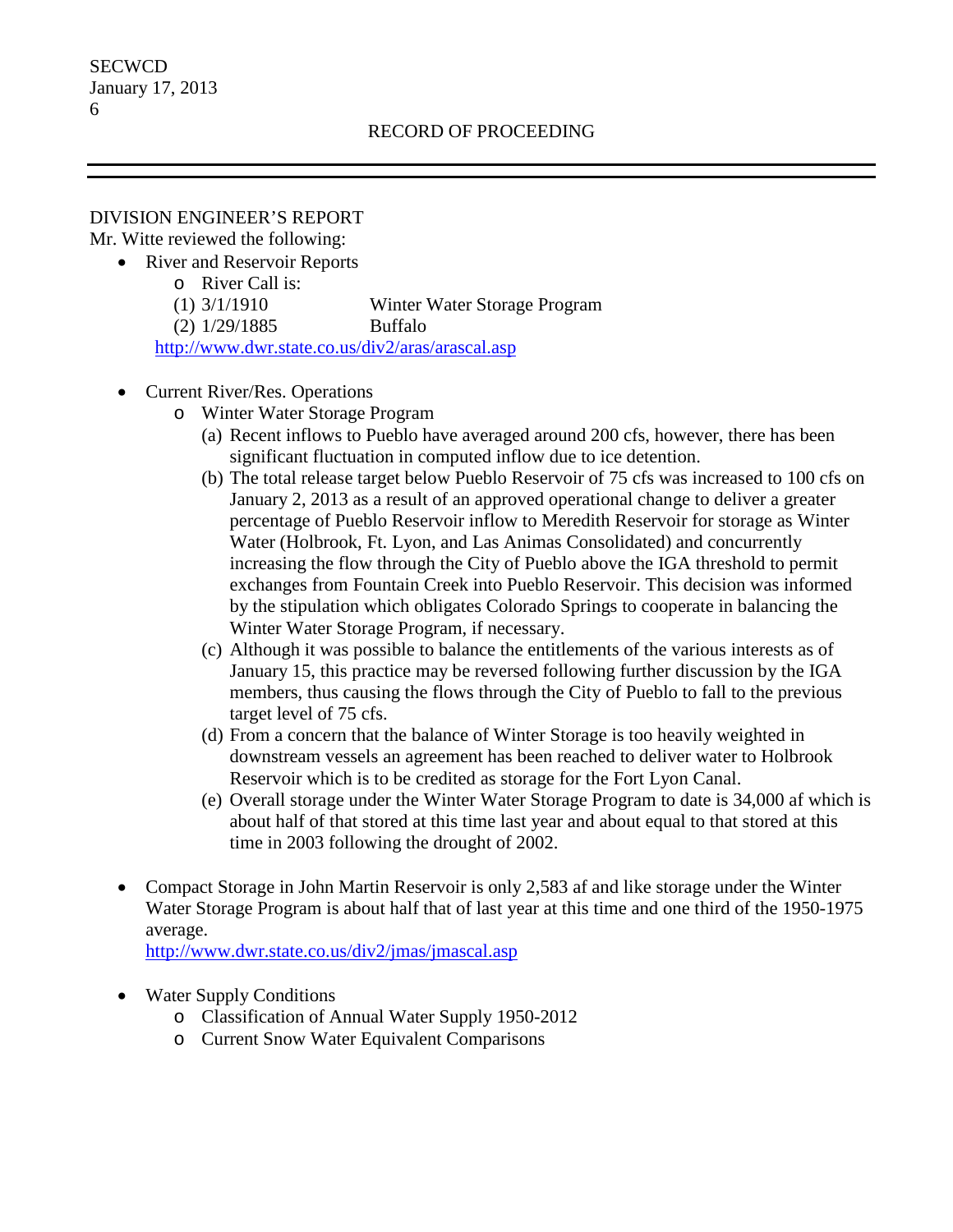- Demand for replacement supplies
	- o Well associations are expected to carry forward un-replaced depletions into the new plan year, which must be replaced before April 30, 2013.
	- o LAVWCD has urged Rule 10 Plan participants to consider applying for Fry-Ark return flows to be used as a source to maintain return flows associated with surface water irrigation improvements.
	- o No spot market for excess municipal sources is expected to exist due to a lack of supply.
- Super Ditch / Interruptible Water Supply Agreements

# U.S. GEOLOGICAL SURVEY REPORT

Mr. Mau presented a PowerPoint titled, *Summary of Water Conditions in the Arkansas River Basin-2013*, reviewing the following:

- Streamflow Condition in Colorado.
- Comparison of 2012 Streamflow Volume to Historic Volumes (Halfmoon Creek near Malta, Monument Creek at Pikeview, Arkansas River Near Avondale).
- Cumulative Departure from Mean Since January 1, 2000 (Halfmoon Creek near Malta, Monument Creek at Pikeview, Arkansas River Near Avondale).

#### STATE LEGISLATION UPDATE

Lee Miller reported the 2013 session of the General Assembly was called to order on January 9, 2013. The Colorado Constitution limits the length of regular legislative session to no more than 120 consecutive calendar days. The last day upon which the General Assembly may adjourn *sine die* is May 8, 2013. The General Assembly may adjourn earlier than that date, but not later than May 8.

The District participates in the Colorado Water Congress State Affairs Committee, which generally meets on Monday mornings in Denver before the Legislature begins its work for the week. The Board members were provided the Committee's notes of the first meeting on January 7, two days prior to the opening of the legislative session. A meeting was held Monday, January 14. Lee Miller has been appointed parliamentarian for the Committee this year.

## NRCS COLORADO BASIN OUTLOOK REPORT JANUARY 1, 2013

Mr. Hamilton reported the Colorado Basin Outlook Report for January 1, 2013 was posted to the Board website and a copy was in their Board binders. The monthly report will be posted and provided in their binders each month.

#### **INFORMATIONAL ITEMS:**

The Board was provided written material on the following topics, which were posted to the Board website:

- Water Court Résumé
- O M & R Update
- Legal Quarterly Report